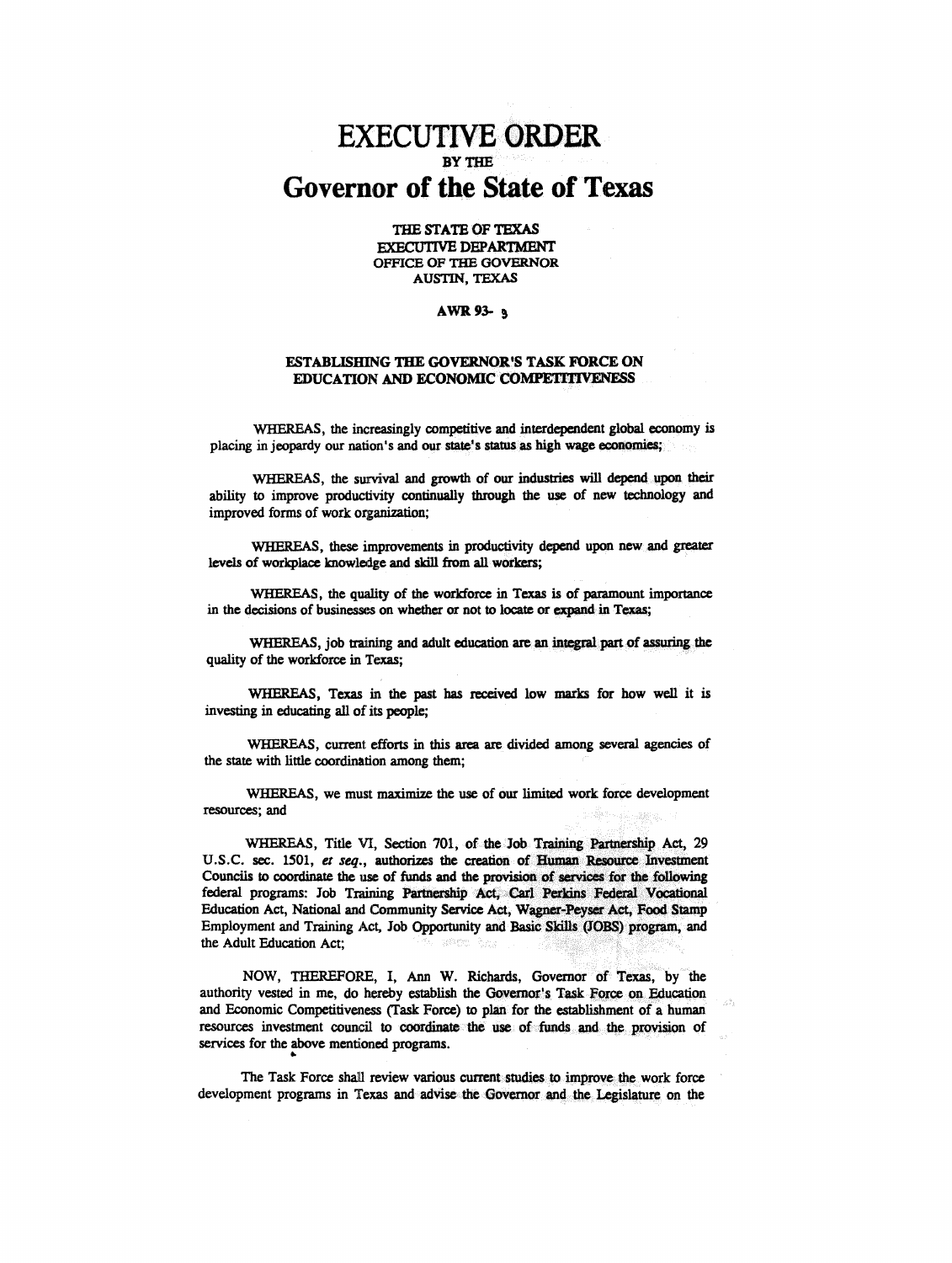creation and organization of a council to achieve the goals of improving coordination in the use of funds and provision of services; the development and implementation of state and local measures of performance; identifying organizational and functional changes for meeting human investment needs in the state; recommending methods for the development of the state's human resource system; and preparing a strategic plan to accomplish human resource goals.

The Task Force shall report to the Governor, Lieutenant Governor, and Speaker of the House of Representatives not later than April 1, 1993.

The Task Force shall be composed of the following members:

The Honorable John Sharp, Comptroller of Public Accounts

The Honorable Rodney Ellis, Texas Senate;

The Honorable Elizabeth Linebarger, Texas House of Representatives;

The Chair of the Texas literacy Council;

The Chair of the Texas Employment Commission;

The Chair of the State Board of Education;

The Chair of the Department of Human Services Board;

The Chair of the State Job Training Coordinating Council;

The Chair of die Higher Education Coordinating Board;

The Chair of the Texas Department of Commerce Board;

The Chair of the Texas Council on Vocational Education;

The Executive Director of the Texas Department of Commerce;

The Commissioner of Higher Education;

The Commissioner of Education;

The Administrator of the Texas Employment Commission;

The Commissioner of Health and Human Services;

Ms. Martha Hinojosa Nadler, private sector member of the Texas Council on Vocational Education;

Mr. Paul Ellis, private sector member of the Texas Council on Vocational Education;

The following representative of the educational community and communitybased organizations: Mr. Emesto Cortes; and

The following representative of organized labor: Mr. Joe Gunn.

Ms. Martha Hinojosa Nadler is designated as chair of the Task Force and shall coordinate the work of the Task Force.

A member of the Task Force is not entitled to compensation but is entitled to reimbursement for travel expenses incurred in performing duties of the Task Force as